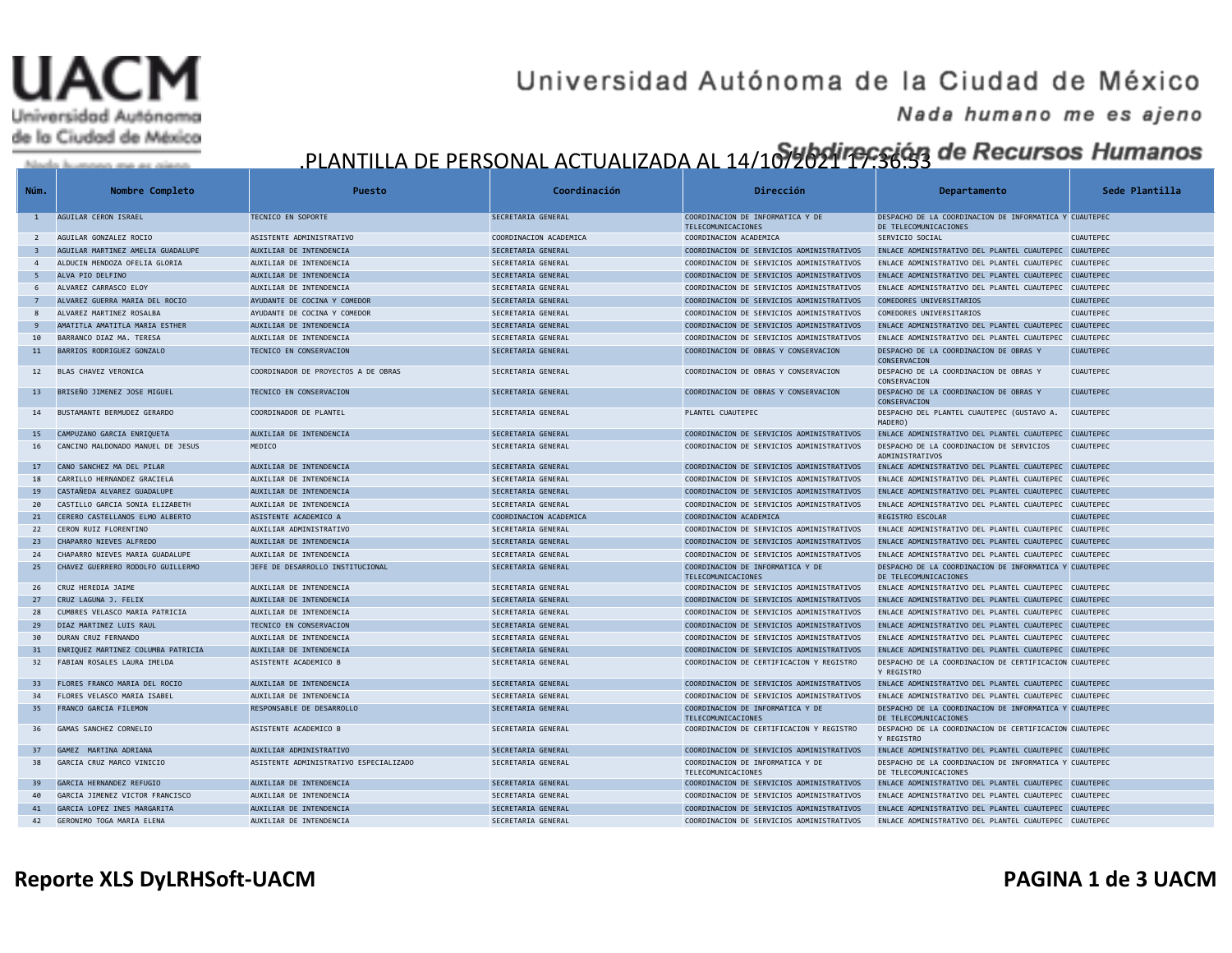# Universidad Autónoma de la Ciudad de México

## Universidad Autónoma de la Ciudad de México

#### Nada humano me es ajeno

## .PLANTILLA DE PERSONAL ACTUALIZADA AL 14/107202117955633 de Recursos Humanos

| Núm.     | Nombre Completo                                    | Puesto                                             | Coordinación                             | Dirección                                                                              | Departamento                                                                                                   | Sede Plantilla   |
|----------|----------------------------------------------------|----------------------------------------------------|------------------------------------------|----------------------------------------------------------------------------------------|----------------------------------------------------------------------------------------------------------------|------------------|
| 43       | GOMEZ CASTILLO BEATRIZ SOFIA                       | AUXILIAR DE INTENDENCIA                            | SECRETARIA GENERAL                       | COORDINACION DE SERVICIOS ADMINISTRATIVOS                                              | ENLACE ADMINISTRATIVO DEL PLANTEL CUAUTEPEC CUAUTEPEC                                                          |                  |
| 44       | GOMEZ CASTILLO SOFIA GABRIELA                      | AUXILIAR DE INTENDENCIA                            | SECRETARIA GENERAL                       | COORDINACION DE SERVICIOS ADMINISTRATIVOS                                              | ENLACE ADMINISTRATIVO DEL PLANTEL CUAUTEPEC CUAUTEPEC                                                          |                  |
| 45       | GONZALEZ AGUIRRE MARIA DEL ROCIO                   | AUXILIAR DE INTENDENCIA                            | SECRETARIA GENERAL                       | COORDINACION DE SERVICIOS ADMINISTRATIVOS                                              | ENLACE ADMINISTRATIVO DEL PLANTEL CUAUTEPEC CUAUTEPEC                                                          |                  |
| 46       | GONZALEZ REYES MARIA CONCEPCION                    | AYUDANTE DE COCINA Y COMEDOR                       | SECRETARIA GENERAL                       | COORDINACION DE SERVICIOS ADMINISTRATIVOS                                              | COMEDORES UNIVERSITARIOS                                                                                       | CUAUTEPEC        |
| 47       | <b>GONZALEZ REYES RUBEN</b>                        | AYUDANTE DE COCINA Y COMEDOR                       | SECRETARIA GENERAL                       | COORDINACION DE SERVICIOS ADMINISTRATIVOS                                              | COMEDORES UNIVERSITARIOS                                                                                       | <b>CUAUTEPEC</b> |
| 48       | GUTIERREZ RUIZ MARIA DEL PILAR                     | ASISTENTE ADMINISTRATIVO                           | SECRETARIA GENERAL                       | COORDINACION DE INFORMATICA Y DE<br>TELECOMUNICACIONES                                 | DESPACHO DE LA COORDINACION DE INFORMATICA Y CUAUTEPEC<br>DE TELECOMUNICACIONES                                |                  |
| 49       | GUZMAN GARIBAY GERARDO                             | ENCARGADO DE LABORATORIO                           | COORDINACION ACADEMICA                   | COLEGIO DE CIENCIA Y TECNOLOGIA                                                        | DESPACHO DEL COLEGIO DE CIENCIA Y TECNOLOGIA CUAUTEPEC                                                         |                  |
| 50       | HERNANDEZ APARICIO IVAN                            | LABORATORISTA                                      | SECRETARIA GENERAL                       | PLANTEL CUAUTEPEC                                                                      | DESPACHO DEL PLANTEL CUAUTEPEC (GUSTAVO A.<br>MADERO)                                                          | <b>CUAUTEPEC</b> |
| 51       | HERNANDEZ MALDONADO FRANCISCO JAVIER               | ASISTENTE ACADEMICO A                              | COORDINACION ACADEMICA                   | COORDINACION ACADEMICA                                                                 | SISTEMA BIBLIOTECARIO                                                                                          | CUAUTEPEC        |
| 52       | HERNANDEZ SANCHEZ BEATRIZ ADRIANA                  | AUXILIAR DE INTENDENCIA                            | SECRETARIA GENERAL                       | COORDINACION DE SERVICIOS ADMINISTRATIVOS                                              | ENLACE ADMINISTRATIVO DEL PLANTEL CUAUTEPEC CUAUTEPEC                                                          |                  |
| 53       | HERNANDEZ VELAZQUEZ JOSE ANTONIO                   | AUXILIAR ADMINISTRATIVO                            | SECRETARIA GENERAL                       | COORDINACION DE SERVICIOS ADMINISTRATIVOS                                              | ENLACE ADMINISTRATIVO DEL PLANTEL CUAUTEPEC                                                                    | CUAUTEPEC        |
| 54       | HUERTA BORRAZ FELIPE                               | BIBLIOTECOLOGO                                     | COORDINACION ACADEMICA                   | COORDINACION ACADEMICA                                                                 | SISTEMA BIBLIOTECARIO                                                                                          | <b>CUAUTEPEC</b> |
| 55       | HURTADO FIGUEROA VICTOR ORLANDO                    | <b>CHEF</b>                                        | SECRETARIA GENERAL                       | COORDINACION DE SERVICIOS ADMINISTRATIVOS                                              | COMEDORES UNIVERSITARIOS                                                                                       | <b>CUAUTEPEC</b> |
| 56       | IBAÑEZ FARFAN GERARDO ANTONIO                      | TECNICO EN CONSERVACION                            | SECRETARIA GENERAL                       | COORDINACION DE OBRAS Y CONSERVACION                                                   | DESPACHO DE LA COORDINACION DE OBRAS Y<br>CONSERVACION                                                         | <b>CUAUTEPEC</b> |
| 57       | JARAMILLO MANZANARES ANEL                          | AUXILIAR DE INTENDENCIA                            | SECRETARIA GENERAL                       | COORDINACION DE SERVICIOS ADMINISTRATIVOS                                              | ENLACE ADMINISTRATIVO DEL PLANTEL CUAUTEPEC                                                                    | <b>CUAUTEPEC</b> |
| 58       | JUAREZ LOPEZ YADIRA GABRIELA                       | BIBLIOTECOLOGO                                     | COORDINACION ACADEMICA                   | COORDINACION ACADEMICA                                                                 | SISTEMA BIBLIOTECARIO                                                                                          | <b>CUAUTEPEC</b> |
| 59       | JUAREZ TIRZO REYNALDO                              | AUXILIAR DE INTENDENCIA                            | SECRETARIA GENERAL                       | COORDINACION DE SERVICIOS ADMINISTRATIVOS                                              | ENLACE ADMINISTRATIVO DEL PLANTEL CUAUTEPEC CUAUTEPEC                                                          |                  |
| 60       | JURADO JURADO MA DEL CARMEN                        | AYUDANTE DE COCINA Y COMEDOR                       | SECRETARIA GENERAL                       | COORDINACION DE SERVICIOS ADMINISTRATIVOS                                              | COMEDORES UNIVERSITARIOS                                                                                       | <b>CUAUTEPEC</b> |
| 61       | LABRADA MARIA TERESA                               | AYUDANTE DE COCINA                                 | SECRETARIA GENERAL                       | COORDINACION DE SERVICIOS ADMINISTRATIVOS                                              | COMEDORES UNIVERSITARIOS                                                                                       | <b>CUAUTEPEC</b> |
| 62       | LABRADA JIMENEZ VIRGINIA                           | AUXILIAR DE INTENDENCIA                            | SECRETARIA GENERAL                       | COORDINACION DE SERVICIOS ADMINISTRATIVOS                                              | ENLACE ADMINISTRATIVO DEL PLANTEL CUAUTEPEC CUAUTEPEC                                                          |                  |
| 63       | LARA MENDOZA GUILLERMO RUBEN                       | AUXILIAR ADMINISTRATIVO                            | SECRETARIA GENERAL                       | COORDINACION DE SERVICIOS ADMINISTRATIVOS                                              | ENLACE ADMINISTRATIVO DEL PLANTEL CUAUTEPEC CUAUTEPEC                                                          |                  |
| 64       | LEDESMA GONZALEZ EDITH CARIDAD                     | AYUDANTE DE COCINA Y COMEDOR                       | SECRETARIA GENERAL                       | COORDINACION DE SERVICIOS ADMINISTRATIVOS                                              | COMEDORES UNIVERSITARIOS                                                                                       | <b>CUAUTEPEC</b> |
| 65       | LOPEZ FERNANDEZ ROGELIO                            | ASISTENTE ADMINISTRATIVO ESPECIALIZADO             | SECRETARIA GENERAL                       | COORDINACION DE SERVICIOS ADMINISTRATIVOS                                              | ENLACE ADMINISTRATIVO DEL PLANTEL CUAUTEPEC CUAUTEPEC                                                          |                  |
| 66<br>67 | LOPEZ LOPEZ ROSA<br>LUCERO NAVA CONSUELO GUADALUPE | AUXILIAR DE INTENDENCIA<br>AUXILIAR DE INTENDENCIA | SECRETARIA GENERAL<br>SECRETARIA GENERAL | COORDINACION DE SERVICIOS ADMINISTRATIVOS<br>COORDINACION DE SERVICIOS ADMINISTRATIVOS | ENLACE ADMINISTRATIVO DEL PLANTEL CUAUTEPEC CUAUTEPEC<br>ENLACE ADMINISTRATIVO DEL PLANTEL CUAUTEPEC CUAUTEPEC |                  |
| 68       | LUCERO NAVA JUANA ANGELICA                         | AUXILIAR DE INTENDENCIA                            | SECRETARIA GENERAL                       | COORDINACION DE SERVICIOS ADMINISTRATIVOS                                              | ENLACE ADMINISTRATIVO DEL PLANTEL CUAUTEPEC CUAUTEPEC                                                          |                  |
| 69       | LUNA HUATO SILVIA                                  | AUXILIAR DE INTENDENCIA                            | SECRETARIA GENERAL                       | COORDINACION DE SERVICIOS ADMINISTRATIVOS                                              | ENLACE ADMINISTRATIVO DEL PLANTEL CUAUTEPEC CUAUTEPEC                                                          |                  |
| 70       | LUNA MANRIQUEZ MARIA TERESA                        | AUXILIAR DE INTENDENCIA                            | SECRETARIA GENERAL                       | COORDINACION DE SERVICIOS ADMINISTRATIVOS                                              | ENLACE ADMINISTRATIVO DEL PLANTEL CUAUTEPEC CUAUTEPEC                                                          |                  |
| 71       | MENDOZA CASTRO PATRICIA                            | ASISTENTE ACADEMICO B                              | COORDINACION ACADEMICA                   | COORDINACION ACADEMICA                                                                 | REGISTRO ESCOLAR                                                                                               | <b>CUAUTEPEC</b> |
| 72       | MORENO ARROYO BLAS DARIO                           | AUXILIAR ADMINISTRATIVO                            | SECRETARIA GENERAL                       | COORDINACION DE SERVICIOS ADMINISTRATIVOS                                              | ENLACE ADMINISTRATIVO DEL PLANTEL CUAUTEPEC CUAUTEPEC                                                          |                  |
| 73       | MOYA MARTINEZ ISIDRO                               | AUXILIAR ADMINISTRATIVO                            | SECRETARIA GENERAL                       | COORDINACION DE SERVICIOS ADMINISTRATIVOS                                              | ENLACE ADMINISTRATIVO DEL PLANTEL CUAUTEPEC CUAUTEPEC                                                          |                  |
| 74       | MUNIVE ESPINOSA JOSE DOROTEO                       | AUXILIAR DE INTENDENCIA                            | SECRETARIA GENERAL                       | COORDINACION DE SERVICIOS ADMINISTRATIVOS                                              | ENLACE ADMINISTRATIVO DEL PLANTEL CUAUTEPEC CUAUTEPEC                                                          |                  |
| 75       | MUÑOZ MENDEZ ESTHER                                | AUXILIAR DE INTENDENCIA                            | SECRETARIA GENERAL                       | COORDINACION DE SERVICIOS ADMINISTRATIVOS                                              | ENLACE ADMINISTRATIVO DEL PLANTEL CUAUTEPEC CUAUTEPEC                                                          |                  |
| 76       | NAVARRO LOPEZ LUIS EDUARDO                         | ASISTENTE ADMINISTRATIVO ESPECIALIZADO             | SECRETARIA GENERAL                       | PLANTEL CUAUTEPEC                                                                      | DESPACHO DEL PLANTEL CUAUTEPEC (GUSTAVO A.<br>MADERO)                                                          | <b>CUAUTEPEC</b> |
| 77       | NAVOA DIAZ MARIA DEL ROCIO                         | AUXILIAR DE INTENDENCIA                            | SECRETARIA GENERAL                       | COORDINACION DE SERVICIOS ADMINISTRATIVOS                                              | ENLACE ADMINISTRATIVO DEL PLANTEL CUAUTEPEC CUAUTEPEC                                                          |                  |
| 78       | OLGUIN CAMPUZANO RAFAEL ALFONSO                    | AYUDANTE DE COCINA Y COMEDOR                       | SECRETARIA GENERAL                       | COORDINACION DE SERVICIOS ADMINISTRATIVOS                                              | COMEDORES UNIVERSITARIOS                                                                                       | CUAUTEPEC        |
| 79       | OLVERA CHAVEZ FABIOLA                              | DESARROLLO DE SISTEMAS                             | SECRETARIA GENERAL                       | COORDINACION DE INFORMATICA Y DE<br>TELECOMUNICACIONES                                 | DESPACHO DE LA COORDINACION DE INFORMATICA Y CUAUTEPEC<br>DE TELECOMUNICACIONES                                |                  |
| 80       | ORTIZ CORTEZ MARIA DEL ROSARIO                     | AUXILIAR DE INTENDENCIA                            | SECRETARIA GENERAL                       | COORDINACION DE SERVICIOS ADMINISTRATIVOS                                              | ENLACE ADMINISTRATIVO DEL PLANTEL CUAUTEPEC CUAUTEPEC                                                          |                  |
| 81       | OSORIO YESCAS FELIX                                | AUXILIAR DE INTENDENCIA                            | SECRETARIA GENERAL                       | COORDINACION DE SERVICIOS ADMINISTRATIVOS                                              | ENLACE ADMINISTRATIVO DEL PLANTEL CUAUTEPEC CUAUTEPEC                                                          |                  |
| 82       | OSORIO YESCAS LETICIA                              | AUXILIAR DE INTENDENCIA                            | SECRETARIA GENERAL                       | COORDINACION DE SERVICIOS ADMINISTRATIVOS                                              | ENLACE ADMINISTRATIVO DEL PLANTEL CUAUTEPEC CUAUTEPEC                                                          |                  |
| 83       | PABLO ROMERO MA. DEL CARMEN                        | AUXILIAR DE INTENDENCIA                            | SECRETARIA GENERAL                       | COORDINACION DE SERVICIOS ADMINISTRATIVOS                                              | ENLACE ADMINISTRATIVO DEL PLANTEL CUAUTEPEC CUAUTEPEC                                                          |                  |
| 84       | PARDINES ROMERO MAURA                              | AUXILIAR DE INTENDENCIA                            | SECRETARIA GENERAL                       | COORDINACION DE SERVICIOS ADMINISTRATIVOS                                              | ENLACE ADMINISTRATIVO DEL PLANTEL CUAUTEPEC CUAUTEPEC                                                          |                  |
| 85       | PARIAS PINEDA EMMA                                 | BIBLIOTECOLOGO                                     | COORDINACION ACADEMICA                   | COORDINACION ACADEMICA                                                                 | SISTEMA BIBLIOTECARIO                                                                                          | <b>CUAUTEPEC</b> |
| 86       | PLATA GARCIA ADRIANA                               | AUXILIAR DE INTENDENCIA                            | SECRETARIA GENERAL                       | COORDINACION DE SERVICIOS ADMINISTRATIVOS                                              | ENLACE ADMINISTRATIVO DEL PLANTEL CUAUTEPEC CUAUTEPEC                                                          |                  |
| 87       | RAMIREZ ANGELES RAFAEL                             | ASESOR ACADEMICO C                                 | SECRETARIA GENERAL                       | COORDINACION DE CERTIFICACION Y REGISTRO                                               | DESPACHO DE LA COORDINACION DE CERTIFICACION CUAUTEPEC<br>Y REGISTRO                                           |                  |

**Reporte XLS DyLRHSoft-UACM PAGINA 2 de 3 UACM**